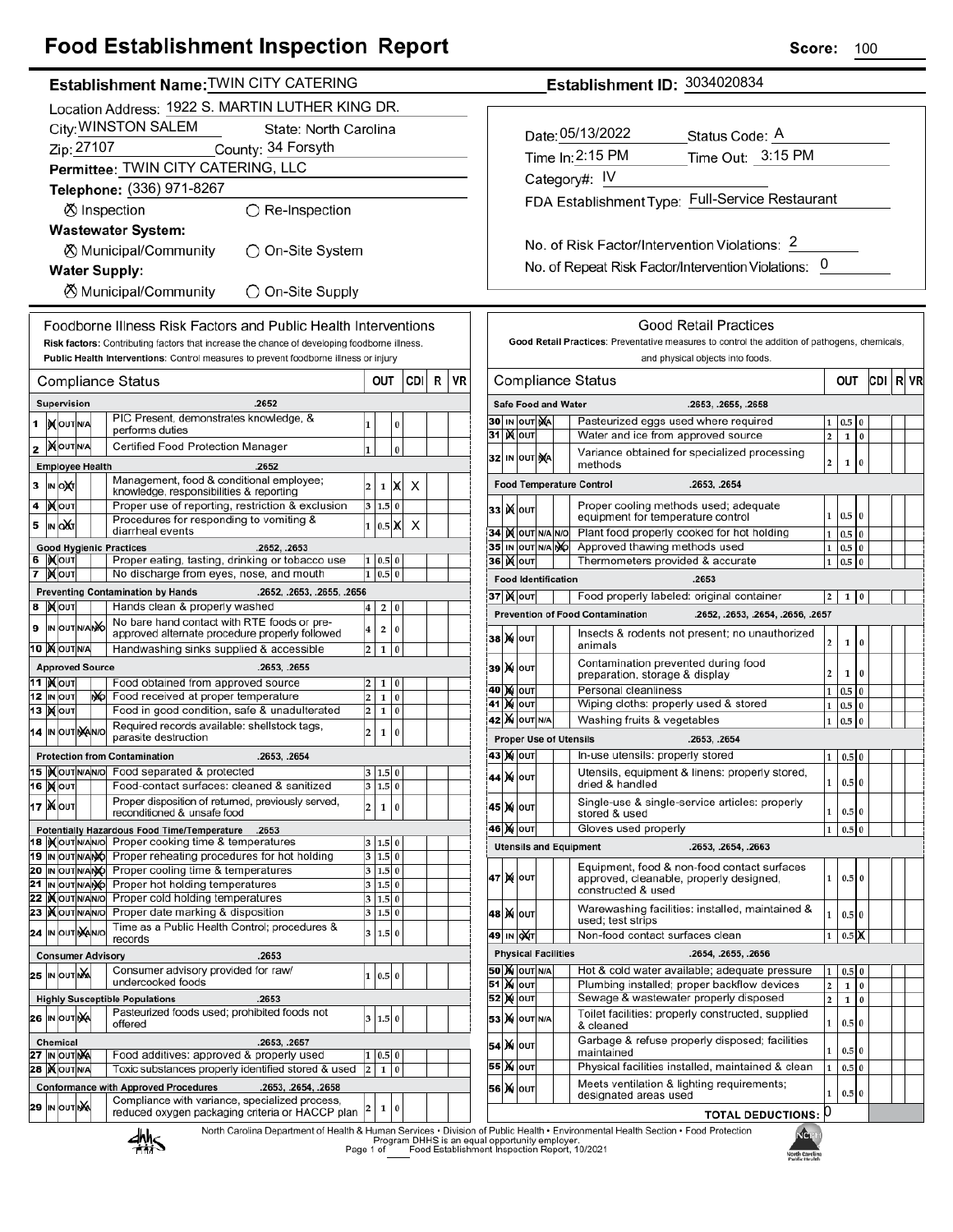|                                     |                                                                                                                                                                                                         |                                        |            |           | <u>Comment Addendum to Food Establishment Inspection Report</u>                                                                                                                                      |                 |                                                        |      |
|-------------------------------------|---------------------------------------------------------------------------------------------------------------------------------------------------------------------------------------------------------|----------------------------------------|------------|-----------|------------------------------------------------------------------------------------------------------------------------------------------------------------------------------------------------------|-----------------|--------------------------------------------------------|------|
|                                     | Establishment Name: TWIN CITY CATERING                                                                                                                                                                  |                                        |            |           | Establishment ID: 3034020834                                                                                                                                                                         |                 |                                                        |      |
| County: 34 Forsyth<br>Water Supply: | Location Address: 1922 S. MARTIN LUTHER KING DR.<br>City: WINSTON SALEM<br>Wastewater System: X Municipal/Community   On-Site System<br>Permittee: TWIN CITY CATERING, LLC<br>Telephone: (336) 971-8267 | X Municipal/Community   On-Site System | Zip: 27107 | State: NC | $X$ Inspection Re-Inspection<br>Comment Addendum Attached?<br>Water sample taken? $\Box$ Yes $\Box$ No<br>Email 1:shanta_hauser@yahoo.com<br>Email 2:<br>Email 3:<br><b>Temperature Observations</b> | $\vert X \vert$ | Date: 05/13/2022<br>Status Code: A<br>Category #: $IV$ |      |
|                                     |                                                                                                                                                                                                         |                                        |            |           | Effective January 1, 2019 Cold Holding is now 41 degrees or less                                                                                                                                     |                 |                                                        |      |
| Item<br>Servesafe -<br>11/2/2025    | Location<br>Shanta Faison                                                                                                                                                                               | Temp Item<br>00                        |            | Location  | Temp Item                                                                                                                                                                                            |                 | Location                                               | Temp |
| hot water                           | 3-comp sink                                                                                                                                                                                             | 143                                    |            |           |                                                                                                                                                                                                      |                 |                                                        |      |
| qt sanitizer (ppm)                  | 3-comp sink                                                                                                                                                                                             | 200                                    |            |           |                                                                                                                                                                                                      |                 |                                                        |      |
| collards                            | final cook                                                                                                                                                                                              | 187                                    |            |           |                                                                                                                                                                                                      |                 |                                                        |      |
| ambient air                         | stand-up cooler                                                                                                                                                                                         | 38                                     |            |           |                                                                                                                                                                                                      |                 |                                                        |      |
|                                     |                                                                                                                                                                                                         |                                        |            |           |                                                                                                                                                                                                      |                 |                                                        |      |
|                                     |                                                                                                                                                                                                         |                                        |            |           |                                                                                                                                                                                                      |                 |                                                        |      |
|                                     |                                                                                                                                                                                                         |                                        |            |           |                                                                                                                                                                                                      |                 |                                                        |      |
|                                     |                                                                                                                                                                                                         |                                        |            |           |                                                                                                                                                                                                      |                 |                                                        |      |
|                                     |                                                                                                                                                                                                         |                                        |            |           |                                                                                                                                                                                                      |                 |                                                        |      |
|                                     |                                                                                                                                                                                                         |                                        |            |           |                                                                                                                                                                                                      |                 |                                                        |      |
|                                     |                                                                                                                                                                                                         |                                        |            |           |                                                                                                                                                                                                      |                 |                                                        |      |
|                                     |                                                                                                                                                                                                         |                                        |            |           |                                                                                                                                                                                                      |                 |                                                        |      |
|                                     |                                                                                                                                                                                                         |                                        |            |           |                                                                                                                                                                                                      |                 |                                                        |      |
|                                     |                                                                                                                                                                                                         |                                        |            |           |                                                                                                                                                                                                      |                 |                                                        |      |
|                                     |                                                                                                                                                                                                         |                                        |            |           |                                                                                                                                                                                                      |                 |                                                        |      |
|                                     |                                                                                                                                                                                                         |                                        |            |           |                                                                                                                                                                                                      |                 |                                                        |      |
|                                     |                                                                                                                                                                                                         |                                        |            |           |                                                                                                                                                                                                      |                 |                                                        |      |
|                                     |                                                                                                                                                                                                         |                                        |            |           |                                                                                                                                                                                                      |                 |                                                        |      |

| <b>REHS Contact Phone Number:</b><br>North Carolina Department of Health & Human Services<br>熱 | Page 1 of ___               | • Division of Public Health | DHHS is an equal opportunity employer.<br>Food Establishment Inspection Report, 10/2021 | ● Food Protection Program<br>• Environmental Health Section |  |
|------------------------------------------------------------------------------------------------|-----------------------------|-----------------------------|-----------------------------------------------------------------------------------------|-------------------------------------------------------------|--|
| REHS ID: 3095 - Addis, Travis                                                                  | Verification Required Date: |                             |                                                                                         |                                                             |  |
| Regulatory Authority (Print & Sign): Travis                                                    |                             | Addis                       |                                                                                         |                                                             |  |
|                                                                                                | First                       |                             | Last                                                                                    |                                                             |  |
| Person in Charge (Print & Sign): Telissa                                                       |                             | Ward                        |                                                                                         | Telasa Ward                                                 |  |
|                                                                                                | First                       |                             | Last                                                                                    |                                                             |  |